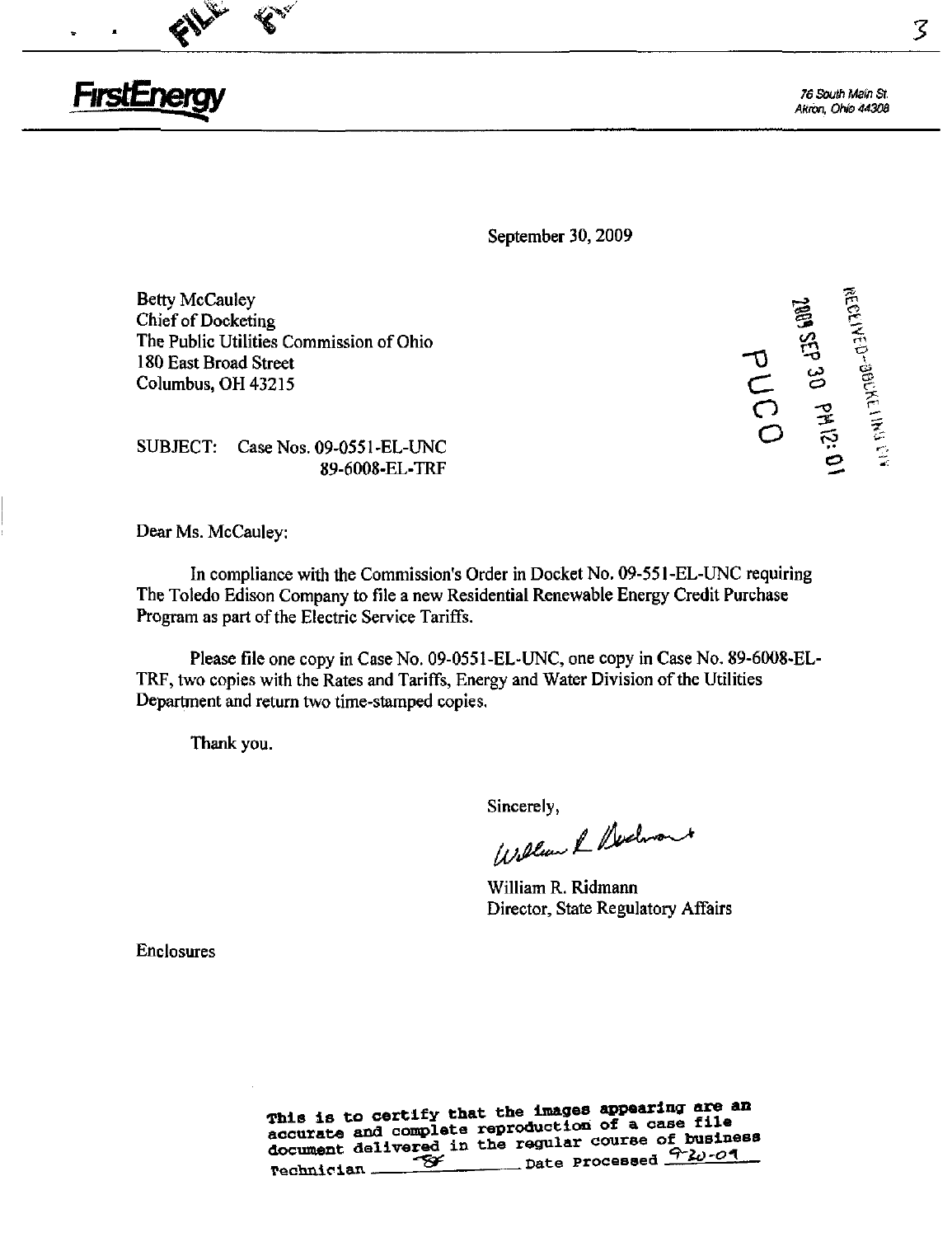|  |  |  | The Toledo Edison Company |
|--|--|--|---------------------------|
|--|--|--|---------------------------|

 $\bar{\mathbf{G}}$ 

Toledo, Ohio P.U.C.O. No. 8

### TABLE OF CONTENTS

The following rates, rules and regulations for electric service are applicable throughout the Company's service territory except as noted. Effective

|                                                      | <b>Sheet</b> | に川やしいりで<br><b>Date</b> |
|------------------------------------------------------|--------------|------------------------|
| TABLE OF CONTENTS                                    | 1            | $10 - 01 - 09$         |
| DEFINITION OF TERRITORY                              | 3            | 01-23-09               |
| <b>ELECTRIC SERVICE REGULATIONS</b>                  | 4            | 05-01-09               |
| <b>ELECTRIC SERVICE SCHEDULES</b>                    |              |                        |
| <b>Residential Service (Rate "RS")</b>               | 10           | 01-23-09               |
| General Service - Secondary (Rate "GS")              | 20           | $01 - 23 - 09$         |
| General Service - Primary (Rate "GP")                | 21           | D1-23-09               |
| General Service - Subtransmission (Rate "GSU")       | 22           | 01-23-09               |
| General Service - Transmission (Rate "GT")           | 23           | $01 - 23 - 09$         |
| <b>Street Lighting Provisions</b>                    | 30           | $01 - 23 - 09$         |
| Street Lighting (Rate "STL")                         | 31           | D6-01-09               |
| Traffic Lighting (Rate "TRF")                        | 32           | 01-23-09               |
| Private Outdoor Lighting (Rate "POL")                | 33           | 06-01-09               |
| <b>MISCELLANEOUS CHARGES</b>                         | 75           | 01-23-09               |
| <b>OTHER SERVICE</b>                                 |              |                        |
| <b>Partial Service</b>                               | 52           | $01-01-06$             |
| Residential Renewable Energy Credit Purchase Program | 60           | 10-01-09               |
| Cogeneration and Small Power Producer                | 70           | 01-01-03               |
| Interconnection Tariff                               | 76           | $01 - 01 - 09$         |